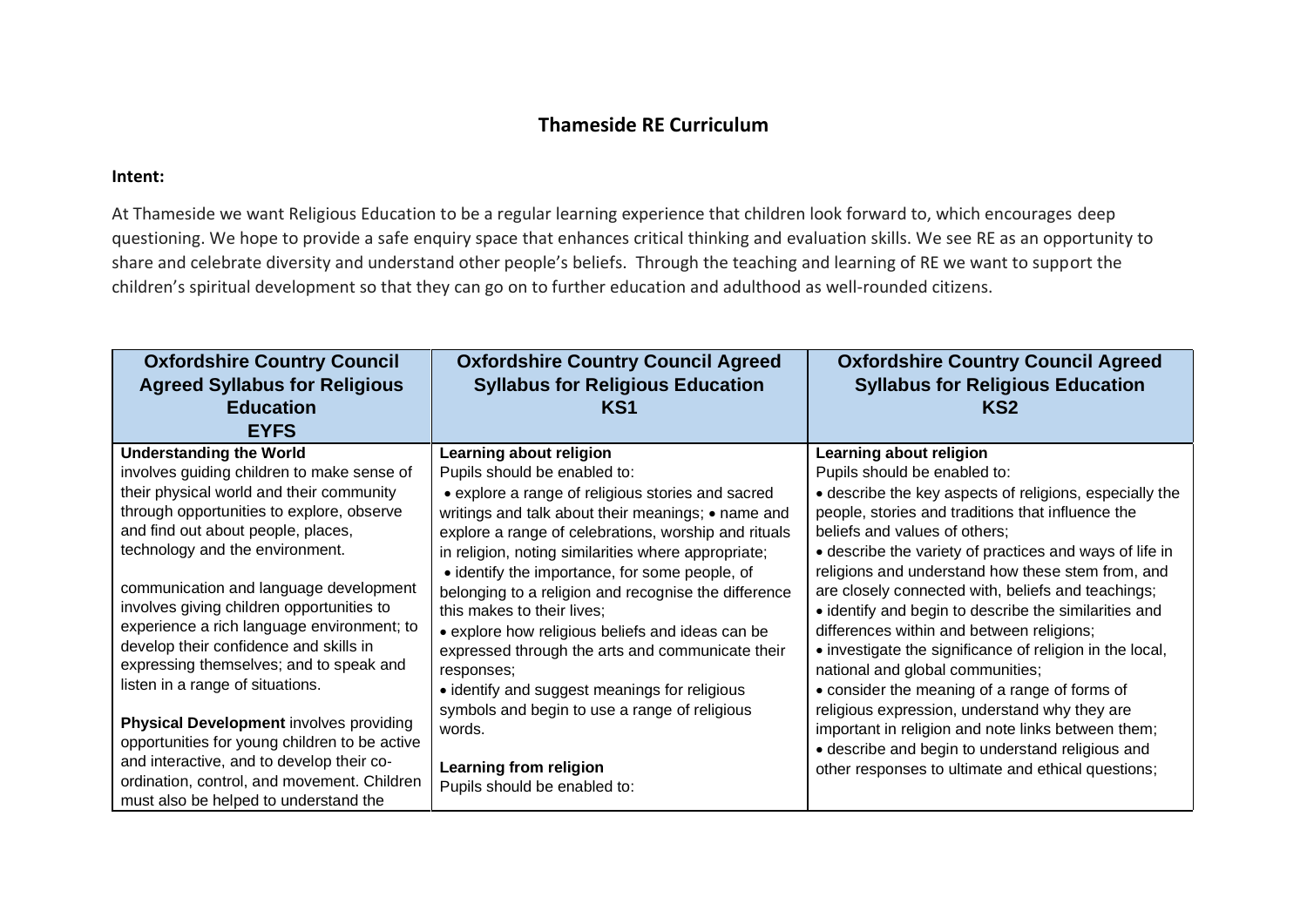| importance of physical activity, and to make<br>healthy choices in relation to food.<br>Exploring religious food, dance and<br>traditions can be a means through which<br>children develop in this area.                                                                                                                                                                                | • reflect on and consider religious and spiritual<br>feelings, experiences and concepts such as<br>worship, wonder, praise, thanks, concern, joy and<br>sadness;<br>• ask and respond imaginatively to puzzling                                                                                                                                                                      | • use specialist vocabulary in communicating their<br>knowledge and understanding;<br>• use and interpret information about religions from a<br>range of sources.                                                                                                                                                                                                                                                                                                                                                                                                                                                   |
|-----------------------------------------------------------------------------------------------------------------------------------------------------------------------------------------------------------------------------------------------------------------------------------------------------------------------------------------------------------------------------------------|--------------------------------------------------------------------------------------------------------------------------------------------------------------------------------------------------------------------------------------------------------------------------------------------------------------------------------------------------------------------------------------|---------------------------------------------------------------------------------------------------------------------------------------------------------------------------------------------------------------------------------------------------------------------------------------------------------------------------------------------------------------------------------------------------------------------------------------------------------------------------------------------------------------------------------------------------------------------------------------------------------------------|
| <b>Personal, Social and Emotional</b><br>development involves helping children to<br>develop a positive sense of themselves,<br>and others; to form positive relationships<br>and develop respect for others; to develop<br>social skills and learn how to manage their<br>feelings; to understand appropriate<br>behaviour in groups; and to have<br>confidence in their own abilities | questions, communicating their ideas; • identify<br>what matters to them and others, including those<br>with religious commitments, and communicate their<br>responses;<br>• reflect on how spiritual and moral values relate to<br>their own behaviour;<br>• recognise that religious teachings and ideas make<br>a difference to individuals, families and the local<br>community. | Learning from religion<br>Pupils should be enabled to:<br>• Reflect on what it means to belong to a faith<br>community, communicating their own and others'<br>responses;<br>• Respond to the challenges of commitment in their<br>own lives and within religious traditions, recognising<br>how commitment is shown in a variety of ways;<br>• Discuss their own and others' views of religious<br>truth and belief, expressing their own ideas;<br>• Reflect on ideas of right and wrong and their own<br>and others' responses to them;<br>• Reflect on sources of inspiration in their own and<br>others' lives |

## **Cycle A**

|                | Autumn 1         | <b>Autumn 2</b>               | Spring 1            | Spring 2                      | Summer 1             | <b>Summer 2</b>       |
|----------------|------------------|-------------------------------|---------------------|-------------------------------|----------------------|-----------------------|
| <b>Nursery</b> | Theme:           | Theme: Christmas              | Theme: Celebrations | Theme:                        | Theme: Stories       | Theme:                |
|                | Special People   |                               |                     | Easter                        |                      | <b>Special Places</b> |
|                |                  | Concept: Incarnation          | Key Question:       |                               | Key Question:        |                       |
|                | Key Question:    |                               | How do people       | Concept: Salvation            | What can we          | Key Question:         |
|                | What makes       | Key Question:                 | celebrate?          |                               | learn from           | What makes places     |
|                | people special?  | What is Christmas?            |                     | Key Question:                 | stories?             | special?              |
|                |                  |                               | Religions:          | What is Easter?               |                      |                       |
|                | <b>Religion:</b> | <b>Religion: Christianity</b> | <b>Hinduism</b>     |                               | Religions:           | Religions:            |
|                | Christianity     |                               |                     | <b>Religion: Christianity</b> | Christianity, Islam, | Christianity, Islam,  |
|                |                  |                               |                     |                               | Hinduism, Sikhism    | Judaism               |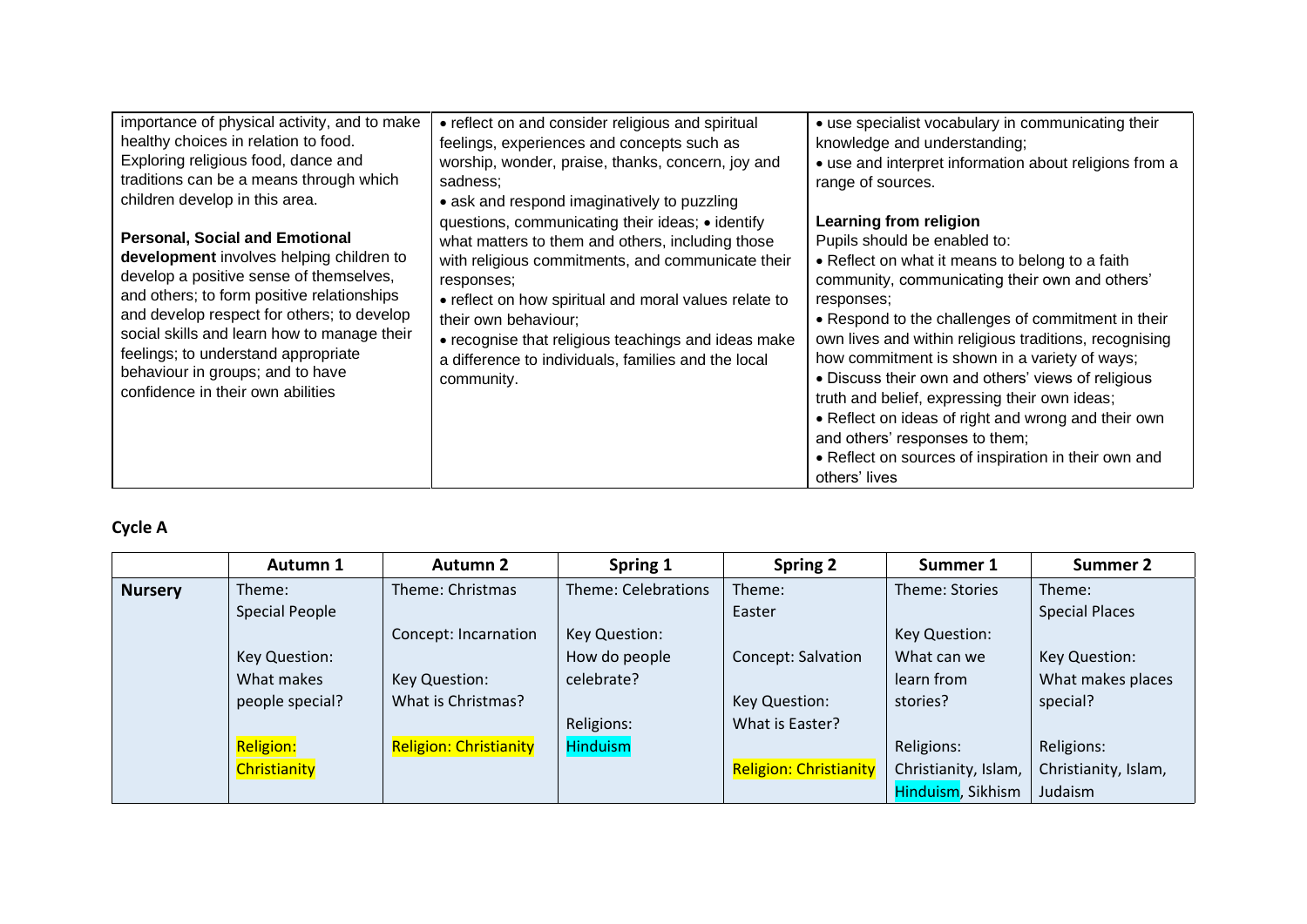| Reception | Theme:<br><b>Special People</b><br>Key Question:<br>What makes<br>people special?<br>Religions:<br>Christianity,<br>Judaism                                                       | Theme: Christmas<br>Concept: Incarnation<br>Key Question:<br>What is Christmas?<br><b>Religion: Christianity</b>                                                                                                                      | Theme: Celebrations<br>Key Question:<br>How do people<br>celebrate?<br>Religions:<br><b>Hinduism</b>                                                                          | Theme:<br>Easter<br>Concept: Salvation<br>Key Question:<br>What is Easter?<br><b>Religion: Christianity</b>                                                                                               | Theme: Stories<br>Key Question:<br>What can we<br>learn from<br>stories?<br>Religions:<br>Christianity, Islam,<br>Hinduism, Sikhism | Theme:<br><b>Special Places</b><br>Key Question:<br>What makes places<br>special?<br>Religions:<br>Christianity, Islam,<br>Judaism                         |
|-----------|-----------------------------------------------------------------------------------------------------------------------------------------------------------------------------------|---------------------------------------------------------------------------------------------------------------------------------------------------------------------------------------------------------------------------------------|-------------------------------------------------------------------------------------------------------------------------------------------------------------------------------|-----------------------------------------------------------------------------------------------------------------------------------------------------------------------------------------------------------|-------------------------------------------------------------------------------------------------------------------------------------|------------------------------------------------------------------------------------------------------------------------------------------------------------|
| Year 1    | Theme:<br><b>Creation Story</b><br>Concept:<br>God/Creation<br><b>Key Question: Does</b><br>God want<br>Christmas to look<br>after the world?<br><b>Religion:</b><br>Christianity | Theme: Christmas<br><b>Concept: Incarnation</b><br><b>Key Question:</b><br>What gifts might<br>Christians in my town<br>have given Jesus if he<br>had been born here<br>rather than in<br>Bethlehem?<br><b>Religion: Christianity</b> | Theme: Jesus as a<br>friend<br><b>Concept: Incarnation</b><br><b>Key Question:</b><br>Was it always easy<br>for Jesus to show<br>friendship?<br><b>Religion: Christianity</b> | Theme: Easter- Palm<br>Sunday<br><b>Concept: Salvation</b><br>Key Question: Why<br>was Jesus welcomed<br>like a king or<br>celebrity by the<br>crowds on Palm<br>Sunday?<br><b>Religion: Christianity</b> | Theme: Shabbat<br><b>Key Question: Is</b><br>Shabbat<br>important to<br>Jewish children?<br><b>Religion: Judaism</b>                | Theme: Rosh<br>Hashanah and Yom<br>Kippur<br>Key Question: Are<br>Rosh Hashanah and<br>Yom Kippur<br>important to Jewish<br>children?<br>Religion: Judaism |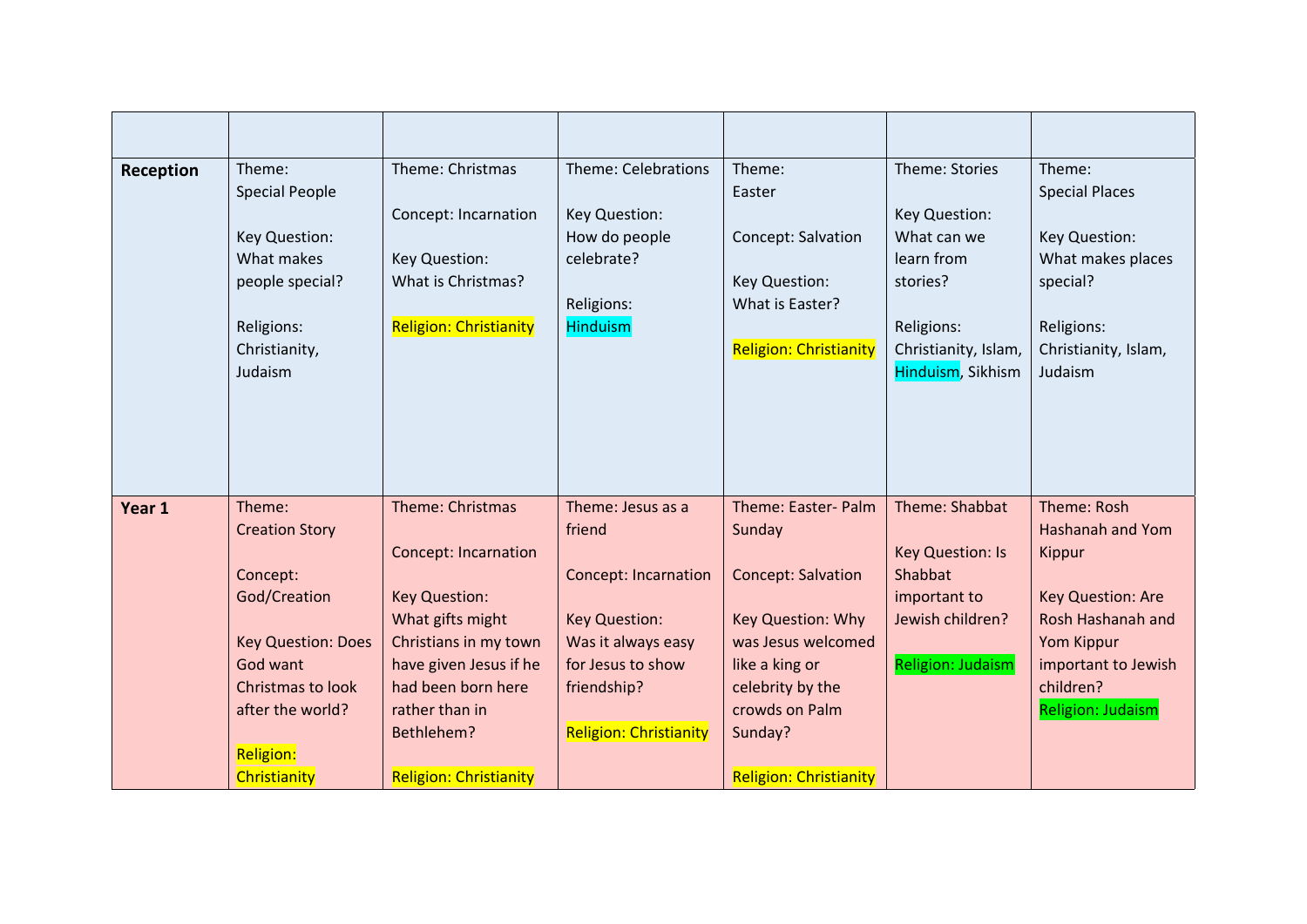| Year 2            | Theme: What did          | Theme: Christmas-             | Theme: Prayer at                                | Theme: Easter-                | Theme:                    | Theme: Hajj              |
|-------------------|--------------------------|-------------------------------|-------------------------------------------------|-------------------------------|---------------------------|--------------------------|
|                   | Jesus teach?             | Jesus as gift from God        | home                                            | Resurrection                  | Community and             |                          |
|                   |                          |                               |                                                 |                               | Belonging                 | Key Question: Does       |
|                   | Key Question: Is it      | <b>Concept: Incarnation</b>   | <b>Key Question: Does</b>                       | Concept: Salvation            |                           | completing Hajj          |
|                   | possible to be kind      |                               | praying at regular                              |                               | Key Question:             | make a person a          |
|                   | to everyone all the      | Key Question: Why do          | intervals help a                                | <b>Key Question: How</b>      | Does going to a           | better Muslim?           |
|                   | time?                    | <b>Christians believe God</b> | Muslim in his/her                               | important is it to            | Mosque give               |                          |
|                   |                          | gave Jesus to the             | everyday life?                                  | <b>Christmas that Jesus</b>   | Muslims a sense           | <b>Religion: Islam</b>   |
|                   | <b>Religion:</b>         | world?                        |                                                 | came back to life             | of belonging?             |                          |
|                   | <b>Christianity</b>      |                               | <b>Religion: Islam</b>                          | after His crucifixion?        |                           |                          |
|                   |                          | <b>Religion: Christianity</b> |                                                 |                               | <b>Religion: Islam</b>    |                          |
|                   |                          |                               |                                                 | <b>Religion: Christianity</b> |                           |                          |
| Year <sub>3</sub> | Theme: The 99            | <b>Theme: Christmas</b>       | Theme:                                          | Theme:                        | Theme: The                | Theme: The Qur'an        |
|                   | names of Allah           |                               | Jesus' Miracles                                 | Easter-forgiveness            | Prophet                   |                          |
|                   |                          | <b>Concept: Incarnation</b>   |                                                 |                               | Muhammad                  | <b>Key Question: How</b> |
|                   | <b>Key Question: How</b> |                               | <b>Concept: Incarnation</b>                     | <b>Concept: Salvation</b>     |                           | does the Qur'an          |
|                   | special is Allah to      | <b>Key Question: Has</b>      |                                                 |                               | <b>Key Question:</b>      | influence Muslims        |
|                   | Muslims?                 | Christmas lost its true       | <b>Key Question: Could</b>                      | <b>Key Question: What</b>     | How important is          | today?                   |
|                   |                          | meaning?                      | Jesus heal people?                              | is 'good' about Good          | the Prophet               |                          |
|                   | <b>Religion: Islam</b>   |                               | Were these miracles                             | Friday?                       | Muhammad to               | <b>Religion: Islam</b>   |
|                   |                          | <b>Religion: Christianity</b> | or is there some                                |                               | Muslims?                  |                          |
|                   |                          |                               | other explanation?                              | <b>Religion: Christianity</b> |                           |                          |
|                   |                          |                               |                                                 |                               | <b>Religion: Islam</b>    |                          |
|                   |                          |                               | <b>Religion: Christianity</b>                   |                               |                           |                          |
|                   | Theme:                   | Theme:                        | <b>Theme: Passover</b>                          | <b>Theme: Easter</b>          | Theme: Rites of           | Theme: Prayer and        |
| 4/5               | <b>Beliefs and</b>       |                               |                                                 |                               |                           |                          |
| Judaism and       | <b>Practices</b>         | Christmas                     |                                                 |                               | Passage and good<br>works | Worship                  |
| Christianity      |                          |                               | <b>Key Question: How</b><br>important is it for | <b>Concept: Salvation</b>     |                           |                          |
| Year 4            |                          | <b>Concept: Incarnation</b>   |                                                 |                               |                           |                          |
|                   | <b>Key Question: How</b> |                               | Jewish people to do                             | <b>Key Question: Is</b>       | <b>Key Question:</b>      | <b>Key Question: Do</b>  |
|                   | special is the           |                               |                                                 | forgiveness always            | What is the best          | people need to go to     |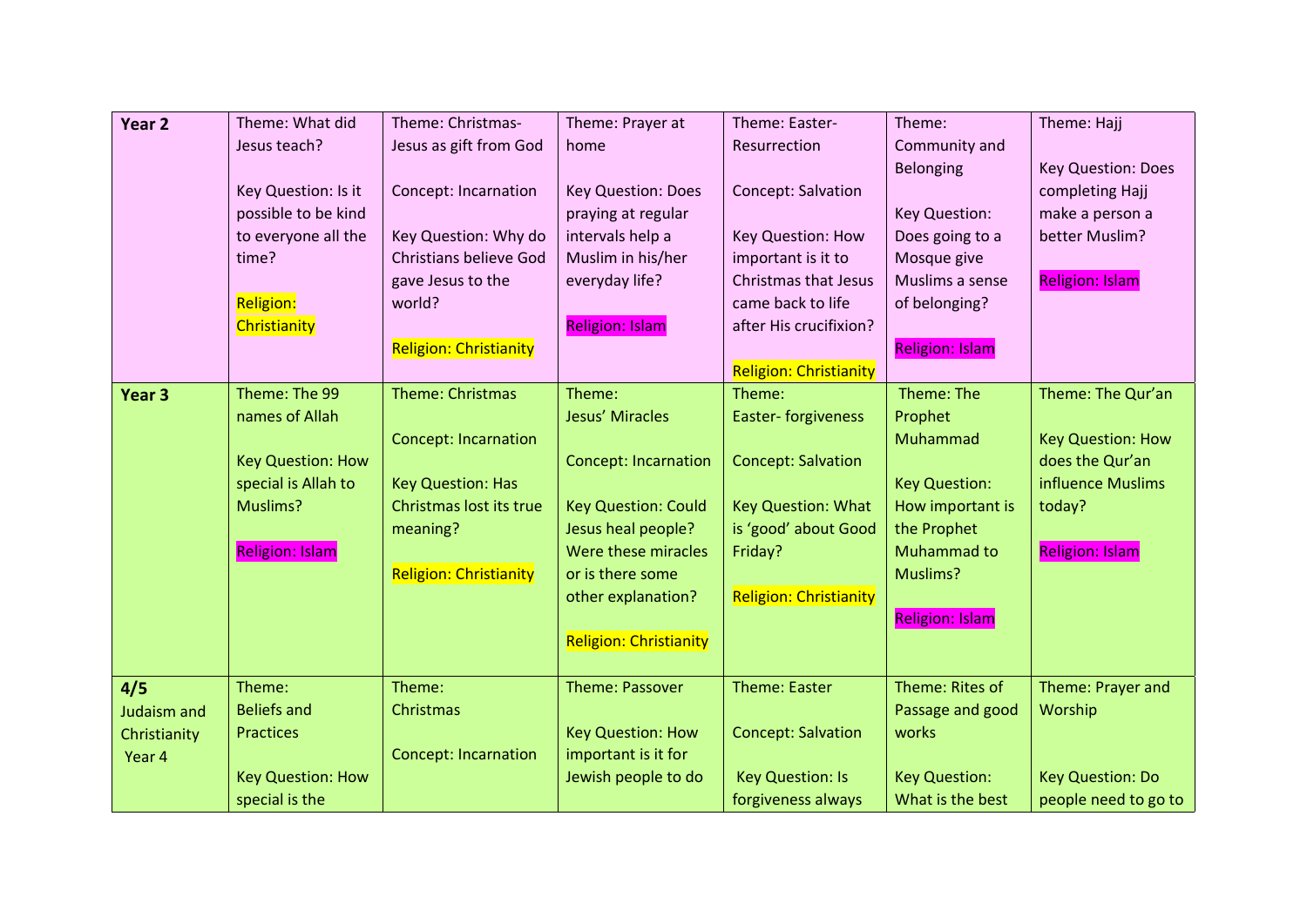|                                                                             | relationship Jews<br>have with God?<br><b>Religion: Judaism</b>                                                             | Key Question: What is<br>the most significant<br>part of the nativity<br>story for Christians<br>today?<br><b>Religion: Christianity</b> | what God asks them<br>to do?<br><b>Religion: Judaism</b>                                                         | possible for<br>Christians?<br><b>Religion: Christianity</b>                                                                                                               | way for a Jew to<br>show<br>commitment to<br>God?<br><b>Religion: Judaism</b>                                               | church to show they<br>are Christians?<br><b>Religion: Christianity</b>                                                                    |
|-----------------------------------------------------------------------------|-----------------------------------------------------------------------------------------------------------------------------|------------------------------------------------------------------------------------------------------------------------------------------|------------------------------------------------------------------------------------------------------------------|----------------------------------------------------------------------------------------------------------------------------------------------------------------------------|-----------------------------------------------------------------------------------------------------------------------------|--------------------------------------------------------------------------------------------------------------------------------------------|
| 5/6<br>Year 5<br>Christianity<br>and<br>Hinduism<br>Year 6- Islam<br>unit 1 | Theme:<br>Prayer and<br><b>Worship</b><br><b>Key Question:</b><br>What is the best<br>way for a Hindu to<br>show commitment | Theme:<br>Christmas<br><b>Concept: Incarnation</b><br>Key Question: Is the<br>Christmas story true?                                      | Theme:<br><b>Hindu Beliefs</b><br><b>Key Question: How</b><br>can Brahman be<br>everywhere and in<br>everything? | Theme:<br>Easter<br><b>Concept: Salvation</b><br><b>Key Question: How</b><br>significant is it for<br><b>Christians to believe</b><br><b>God intended Jesus</b><br>to die? | Theme:<br><b>Beliefs and</b><br><b>Practices</b><br><b>Key Question:</b><br>What is the best<br>way for a Muslim<br>to show | Theme:<br><b>Beliefs and Practices</b><br><b>Key Question: What</b><br>is the best way for a<br>Christian to show<br>commitment to<br>God? |
|                                                                             | to God?<br>Religion: Hinduism                                                                                               | <b>Religion: Christianity</b>                                                                                                            | <b>Religion: Hinduism</b>                                                                                        | <b>Religion: Christianity</b>                                                                                                                                              | commitment to<br>God?<br><b>Religion: Islam</b>                                                                             | <b>Religion: Christianity</b>                                                                                                              |

|                                                                | <b>EYFS</b>                                                   |                                                                      | KS <sub>1</sub>                                                 | LKS <sub>2</sub>                                                                      |                                                                                           |                 | UKS <sub>2</sub>                                                                  |
|----------------------------------------------------------------|---------------------------------------------------------------|----------------------------------------------------------------------|-----------------------------------------------------------------|---------------------------------------------------------------------------------------|-------------------------------------------------------------------------------------------|-----------------|-----------------------------------------------------------------------------------|
| <b>Nursery</b>                                                 | <b>Reception</b>                                              | Year 1                                                               | Year 2                                                          | Year 3                                                                                |                                                                                           | <b>Year 4/5</b> | Year 5/6                                                                          |
|                                                                | <b>Development Matters-</b>                                   |                                                                      |                                                                 |                                                                                       |                                                                                           |                 |                                                                                   |
| Understanding<br>the World:<br>Begin to make<br>sense of their | Understanding<br>the world:<br>Talk about<br>members of their | Know the main<br>parts of the<br><b>Christian Creation</b><br>story. | Know a story that<br>Jesus told about being<br>Kind and give an | To understand why<br><b>Muslims show</b><br>respect to Allah and<br>how they do this. | <b>Know that Jewish</b><br>people believe they<br>have a special<br>relationship with God |                 | Know that Hindus show<br>their commitment to God in<br>different ways and some of |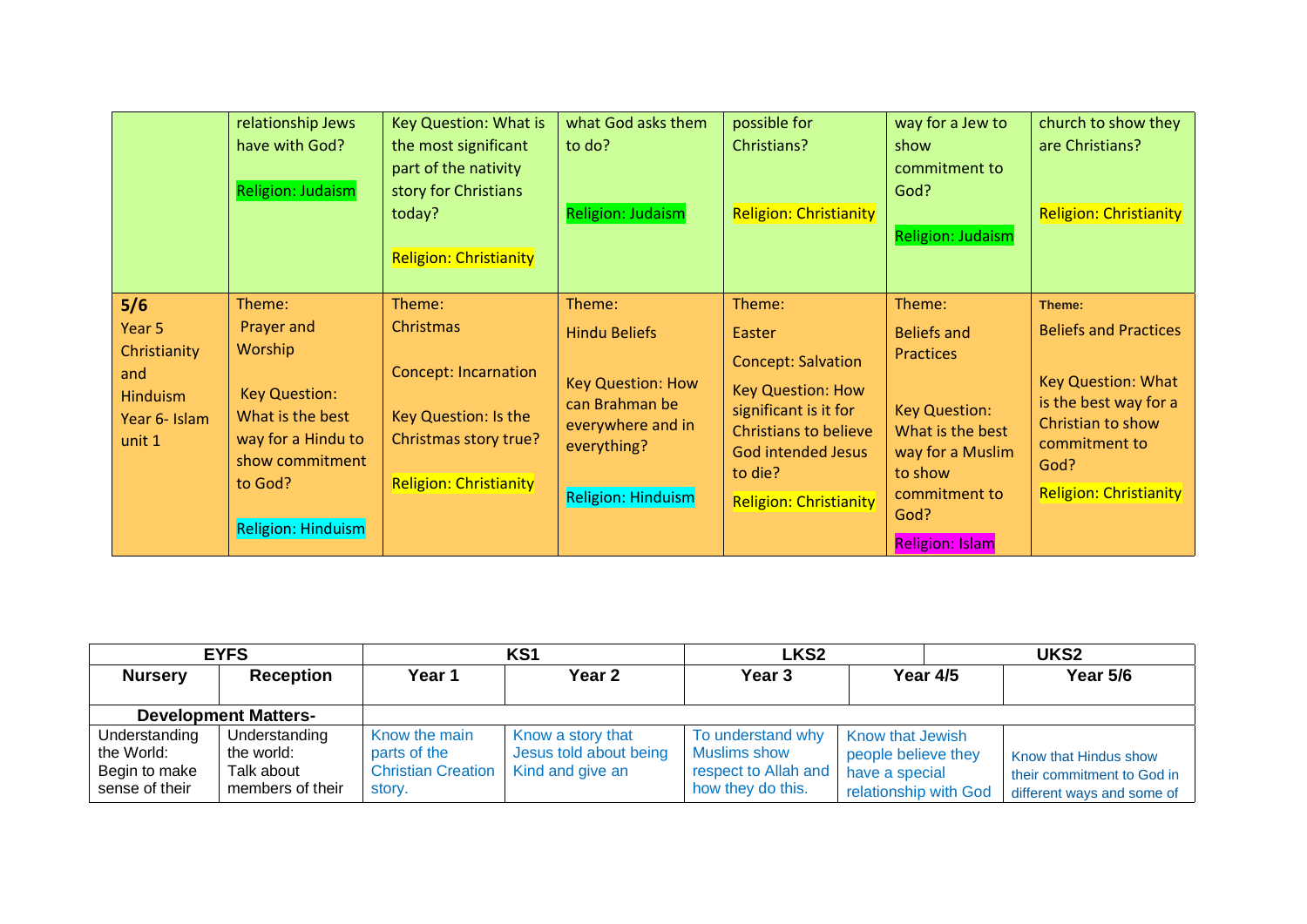| own life-story   | immediate family          |                         | example of when Jesus       |                              | and start to explain  | these are more significant |
|------------------|---------------------------|-------------------------|-----------------------------|------------------------------|-----------------------|----------------------------|
| and family's     | and community.            | I can talk about        | showed kindness             |                              | their reasons.        | than the others.           |
| history.         | Understand that           | the Christian           |                             | I can tell how I             |                       |                            |
| Continue         | some places are           | Creation story.         |                             | demonstrate my               |                       | I can explain that people  |
| developing       | special to                |                         | I can tell when I have      | respect for other            | I can give examples   | show commitment in         |
| positive         | members of their          | I can say how it        | been kind to other even     | people.                      | of agreements and     | different ways and         |
| attitudes about  | community.                | felt to make            | when it was difficult       |                              | contracts and explain | explain the reasons.       |
| the differences  | Recognise that            | something.              |                             |                              | how I would feel if   |                            |
| between          | people have               |                         | I can explain my            | I can explain my             |                       |                            |
| people.          | different beliefs         | I can express an        | reasons why Christians      | reasons why                  | one was broken.       |                            |
| Know that there  | and celebrate             | opinion about the       | should be kind              | <b>Muslims respect</b>       |                       | I can explain why I think  |
| are different    | special times in          | <b>Christian belief</b> |                             | Allah.                       | I can talk about some | Hindus might choose        |
| countries in the | different ways.           | about creation.         |                             |                              | of the ways Jewish    | different ways to show     |
| world and talk   | Recognise some            |                         |                             |                              | people express their  | commitment to God.         |
| about the        | similarities and          |                         | know Christmas Story        |                              | special relationship  |                            |
| differences they | differences               |                         | and start to explain that   | I can start to               | with God and start to |                            |
| have             | between life in           | Know part of the        | Jesus was a gift from       | explain the                  | understand how that   | Know that Christian belief |
| experienced or   | this country and          | <b>Christmas story</b>  | God                         | <b>Christian belief that</b> | might feel.           | that Jesus was the         |
| seen in photos.  | life in other             |                         |                             | Jesus was God in             |                       | Incarnation of God.        |
|                  | countries.                | I can talk about a      |                             | human form and               |                       |                            |
| Physical         |                           | gift that is special    | I can suggest ways to       | why God gave him             |                       |                            |
| Development:     | Personal social           | to me                   | help solve a problem        | to the world.                |                       |                            |
| increasingly be  | development: See          |                         | by showing love             |                              | Know some of the      | To express an opinion on   |
| able to use and  | themselves as a           | I can suggest a         |                             | I can explain what           | symbols in the        | whether the Christmas      |
| remember         | valuable                  | gift that I give to     | I can make links            | <b>Christmas means</b>       | Christmas story and   | story is true and what     |
| sequences and    | individual.               | <b>Jesus</b>            | between my personal         | to me and talk               | know what they mean   | this might mean to         |
| patterns of      | <b>Build constructive</b> |                         | life and the reason we      | about whether this           | to Christians.        | Christians.                |
| movements        | and respectful            |                         | are given something         | involves giving and          |                       |                            |
| which are        | relationships.            |                         | special                     | receiving gifts.             | To design a symbol    |                            |
| related to music | Express their             | To know a story         |                             |                              | to tell you something |                            |
| and rhythm.      | feelings and              | about Jesus             | I can say why               | I can start to tell          | about myself and      |                            |
|                  | consider the              | showing                 | <b>Christians think God</b> | you what Christmas           |                       | I can start to explain how |
| Literacy:        | feelings of others.       | friendship              | gave Jesus to the           | means to Christians          | explain it.           | 'true' could mean          |
| Engage in        |                           |                         | world                       | and what it means            |                       | different things to        |
| extended         |                           |                         |                             | to me.                       |                       | different people, and how  |
| conversations    |                           | To talk about           |                             |                              | To ask questions      | stories can be 'true' in   |
| about stories,   |                           | friends and the         |                             |                              | about what            | different ways.            |
| learning new     |                           | reason to like          | Remember some facts         |                              | Christmas means to    |                            |
| vocabulary.      |                           | them                    | about Muslim prayer         |                              | <b>Christians and</b> |                            |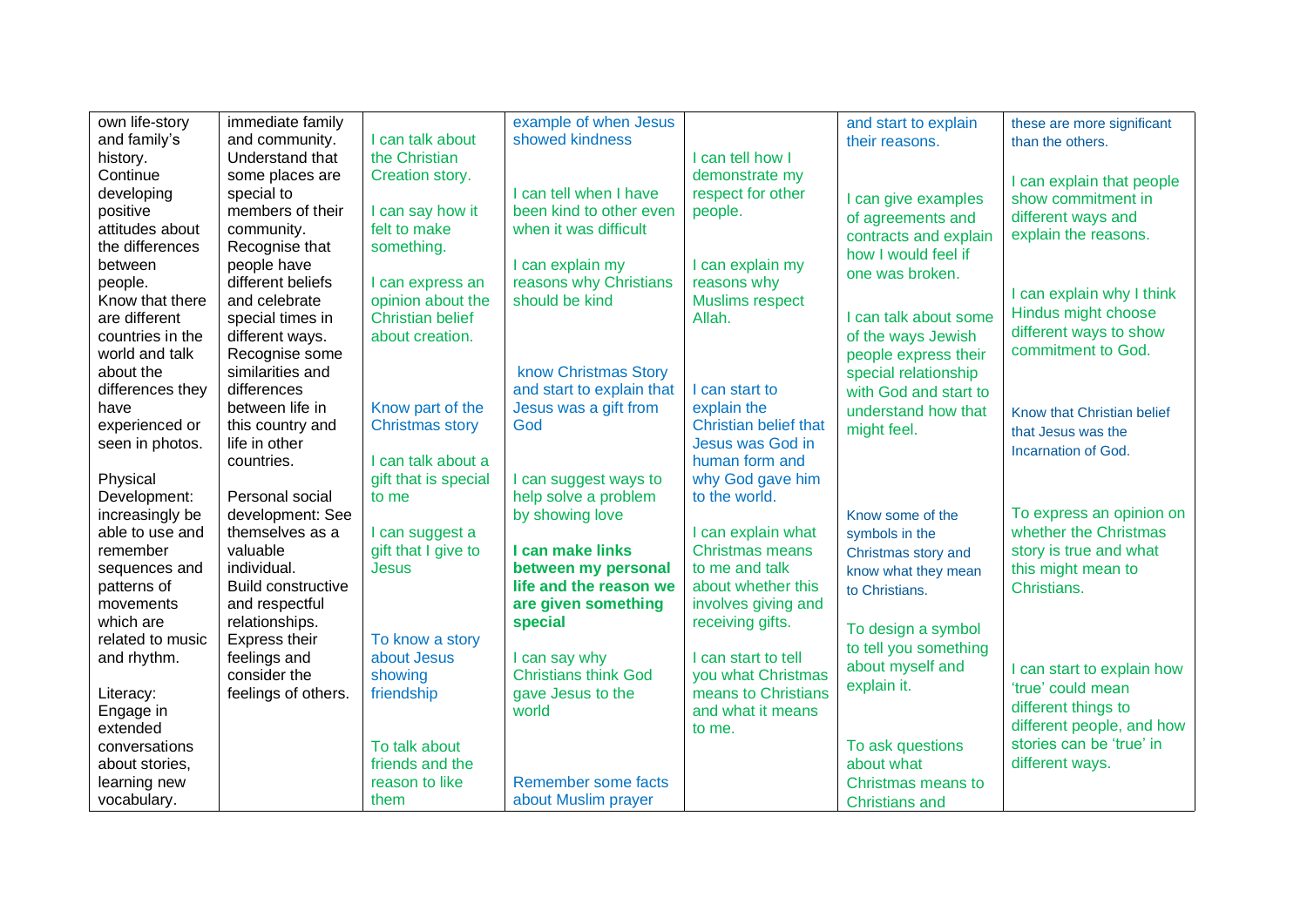|  |                       |                                       | <b>Explain one</b>                         | compare this with                     |                                  |
|--|-----------------------|---------------------------------------|--------------------------------------------|---------------------------------------|----------------------------------|
|  | To be able to talk    |                                       | <b>Christian viewpoint</b>                 | what it means to me.                  |                                  |
|  | about how Jesus       | I can say how it feels to             | about one of Jesus'                        |                                       |                                  |
|  | tried to be a good    | do something lots of                  | healing miracles.                          |                                       |                                  |
|  | friend                | times                                 |                                            |                                       | Know what a Hindu might          |
|  |                       |                                       |                                            |                                       | believe about one of the         |
|  |                       | I can express my                      | To talk about some                         | Know some of the                      | Hindu gods and start to          |
|  | <b>Remember parts</b> | thoughts about why I                  | of the things in the                       | things Jews do to show                | understand that Brahman is       |
|  | of the Easter         | think praying 5 days a                | world that people                          | respect to God.                       | in everything.                   |
|  | story and             | week may help a                       | think of as miracles                       |                                       |                                  |
|  | recognise some        | <b>Muslim</b>                         | and begin to tell                          |                                       |                                  |
|  | symbols in the        |                                       | you about a miracle                        |                                       | I can describe some of           |
|  | story                 |                                       | I would like to see                        | To explain why I                      |                                  |
|  |                       | <b>Recall what Christians</b>         | happen today.                              | would choose to                       | the characteristics that         |
|  | I can talk about a    | believe happened on                   |                                            | follow an instruction                 | make me me, even when            |
|  | person that I         | <b>Easter Sunday</b>                  | I can start to say                         | not to eat certain                    | I am playing different           |
|  | admire                |                                       | whether I believe                          | foods, who I would                    | roles.                           |
|  |                       | I can say what I believe              | Jesus actually                             | listen to and why.                    |                                  |
|  |                       | happens to you when                   | healed people or                           |                                       |                                  |
|  | I can show some       | you die and tell you                  | not.                                       |                                       | I can express my                 |
|  | understanding         | how I remember                        |                                            | To ask questions                      | understanding of how             |
|  | that Jesus is         | people close to me                    |                                            |                                       | Brahman can/ cannot be           |
|  | special to            |                                       |                                            | about aspects of the<br>Seder meal or |                                  |
|  | <b>Christians and</b> |                                       | To explain why                             |                                       | in everything.                   |
|  | say why               | I can express my                      | Christians, believe                        | Kashrut laws to find                  |                                  |
|  |                       | opinion what happened                 | Jesus' death is                            | out why they are                      |                                  |
|  | To name the           | to Jesus after the                    | important.                                 | important and                         |                                  |
|  | things that are       |                                       |                                            | discuss how it would                  |                                  |
|  | special to Jewish     | empty tomb                            |                                            | feel to keep kashrut.                 |                                  |
|  | people during         |                                       | I can suggest how                          |                                       |                                  |
|  | Shabbat and           |                                       |                                            |                                       |                                  |
|  |                       | <b>Explain what happens</b>           | a person may                               |                                       |                                  |
|  | explain why           | when Muslims pray<br>alone or at home | rescue/help others<br>who are in difficult |                                       | To know some events in           |
|  |                       |                                       |                                            |                                       | <b>Holy Week tell Christians</b> |
|  | I can talk about      |                                       | situations.                                | Know what a Christian                 | about Jesus'                     |
|  | my favourite day      |                                       |                                            | might learn about                     | purpose/destiny (whether         |
|  | of the week.          |                                       |                                            | forgiveness from a                    | God intended Jesus to be         |
|  |                       | I can make links                      |                                            | <b>Biblical text</b>                  | crucified or whether Jesus'      |
|  | I can express         | between my personal                   | Know about the                             |                                       |                                  |
|  | which food I          | life and feeling of                   | prophet                                    |                                       | crucifixion was the              |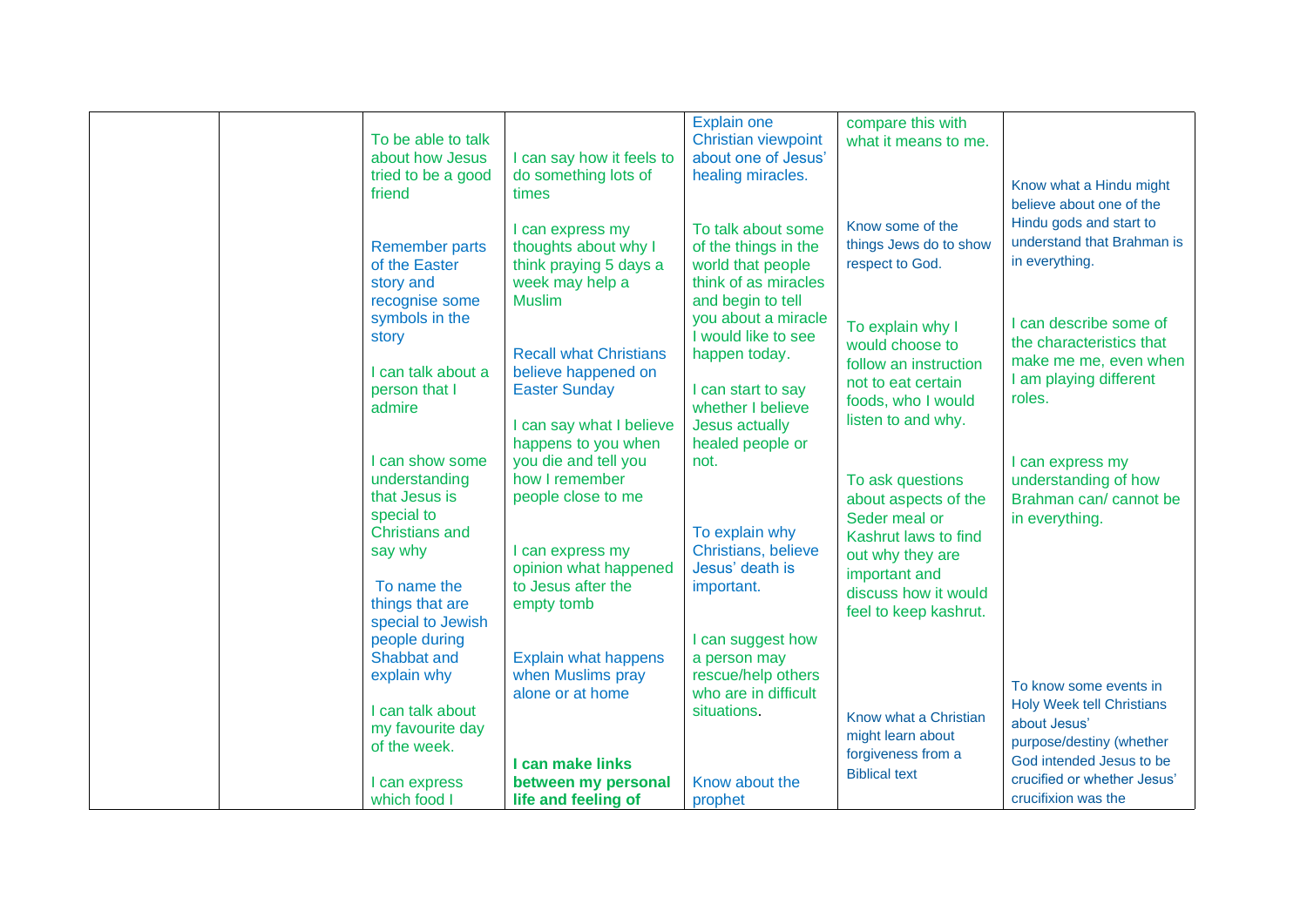| would like to      |                            | Muhammad and his     |                         |                             |
|--------------------|----------------------------|----------------------|-------------------------|-----------------------------|
|                    | <b>belonging to Muslim</b> |                      |                         | consequence of events       |
| share in a special | prayers in a mosque        | role and importance  |                         | during Holy Week)           |
| meal               |                            | to Muslims.          | I can make links        |                             |
|                    |                            |                      | between my              |                             |
| I can make the     | I can understand how       |                      | personal life           | To describe someone         |
| link between       | meeting in a certain       |                      |                         | with a strong sense of      |
| being Jewish and   | place could make me        | I can make links     | involving               | purpose for their life and  |
| decisions how to   |                            |                      | forgiveness and         | give my opinions on this.   |
|                    | feel like I belong         | between being        | can talk about what     |                             |
| behave             |                            | honest and           | sort of help I might    |                             |
|                    |                            | trustworthy and      | need to show            |                             |
|                    | Remember some of           | being respected.     |                         | I can express my opinion    |
| To know what       | events that happened       |                      | forgiveness.            | about Jesus' crucifixion    |
| Rosh Hashanah      | during Hajj and explain    |                      |                         |                             |
| OR Yom Kippur is   | why these are              | I can reflect on     |                         | being his                   |
|                    |                            |                      |                         | destiny/purpose.            |
| about              | important to Muslims       | somebody             |                         |                             |
|                    |                            | important to me      | I can understand        |                             |
|                    |                            | and the influence    | how Christians          | I know some of the ways     |
| I can tell how it  | I can express my           | they have in my      | believe God can help    | that Muslims choose to      |
| feels to say sorry | thinking about a special   | life.                | them show               | show commitment to God      |
| and what I have    | journey and why it was     |                      |                         | and know that some of       |
| said sorry for     | special to me              |                      | forgiveness.            | these will be more          |
|                    |                            |                      |                         | significant to some Muslims |
|                    |                            |                      |                         |                             |
|                    | I can tell why Hajj is     | I know what the      |                         | than others.                |
| I can express my   | significance to a          | Qur'an teaches and   |                         |                             |
| thinking about a   | Muslim.                    | its impact on the    |                         |                             |
| picture and to say |                            | lives and actions of | To know some of the     |                             |
| why this might be  |                            | Muslims today.       | ways that Jews choose   | I can express my opinion    |
| important to       |                            |                      |                         | why people show             |
| Jewish children in |                            |                      | to show commitment to   | commitment in different     |
| either Rosh        |                            | Make links between   | God and am starting to  |                             |
|                    |                            |                      | understand that they do | ways.                       |
| Hashanah OR        |                            | the rules in school  | this in different ways. |                             |
| <b>Yom Kippur</b>  |                            | and the rules        |                         |                             |
|                    |                            | Qur'an has given to  |                         | I can explain why there     |
|                    |                            | Muslims.             |                         | might be different ways     |
|                    |                            |                      | I can explain why I     |                             |
|                    |                            |                      | think some things       | of showing commitment       |
|                    |                            |                      |                         | to God which would be       |
|                    |                            |                      | need to wait until you  | better than others for      |
|                    |                            | I can explain        | are a certain age.      | Muslims.                    |
|                    |                            | something I have     |                         |                             |